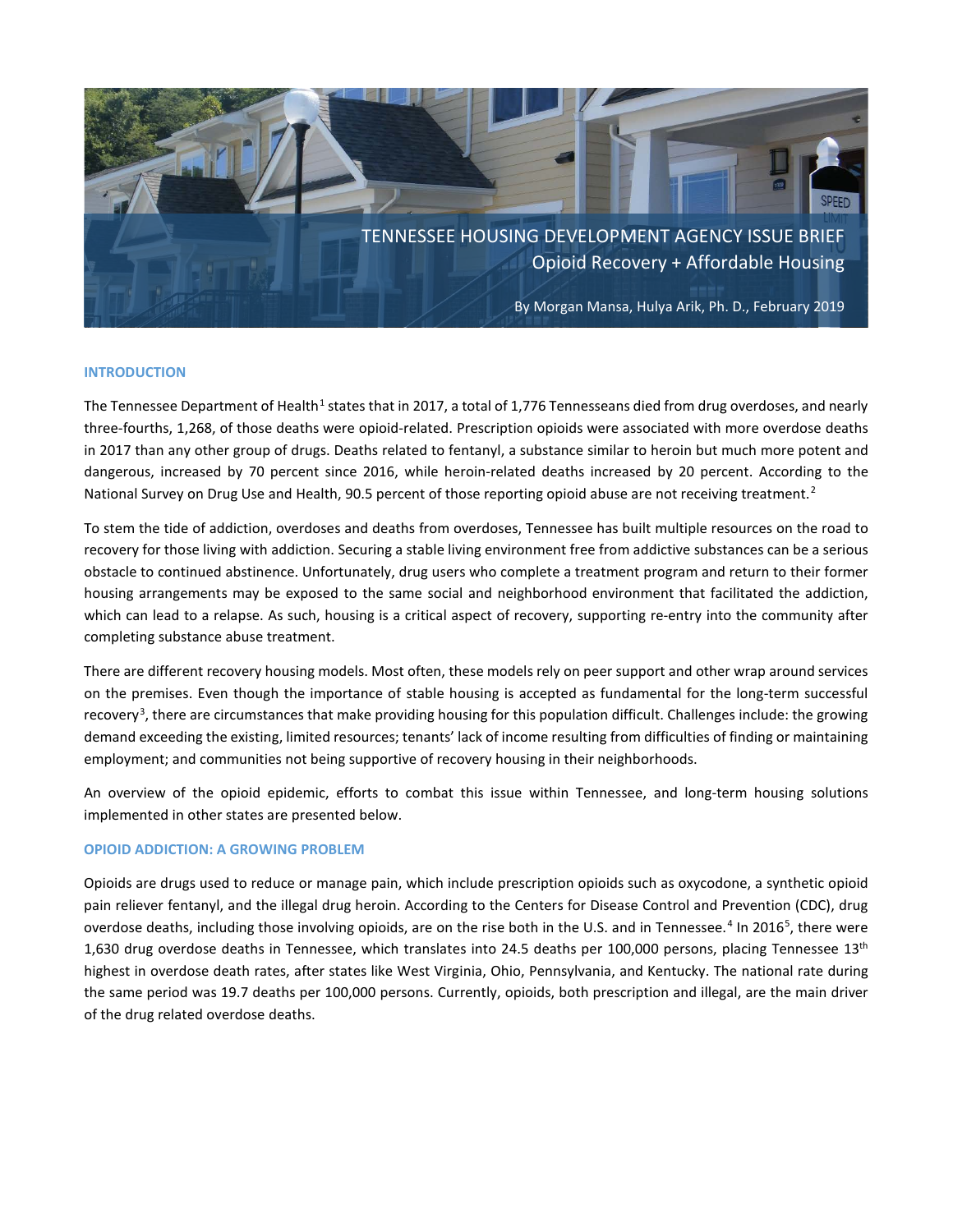The CDC identifies three distinct waves in the rise of opioid overdose deaths in the nation between 1999 and 201[6](#page-6-5)<sup>6</sup>. The first wave began around 1999 with increasing overdose deaths involving prescription opioids (natural and semi-synthetic opioids and methadone). Around 2010, the second wave started with rapid increases in overdose deaths involving heroin. The third wave, beginning in 2013, marked significant increases in overdose deaths caused by synthetic opioids.



## **Number of Opioid Related Overdose Deaths in Tennessee, 1999-2016**

*Source: CDC, WONDER, http://wonder.cdc.gov*

The opioid overdose deaths in Tennessee follow this national trend (see above figure). In 2016, more than 70 percent or 1,186 of total drug overdose deaths in Tennessee, were opioid-related. In Tennessee, heroin overdose deaths have increased from 17 in 2010 to 260 deaths in 2016 and deaths from synthetic and prescription opioids have also increased to 395 deaths and to [7](#page-6-6)39 deaths, respectively.<sup>7</sup>

Without action to stem the tide through improved and expanded recovery resources, the problem is not going away. Tennessee ranks third for prescribing opiates in the U.S. While the overall opioid prescribing rate in 2017 was 58.7 prescriptions per 100 people in the U.S., Tennessee had of rate of 94.4 per 100 people.<sup>[8](#page-6-7)</sup>Non-prescription drug misuse and overdoses are even more prolific in rural areas, $9$  mostly resulting from greater drug availability combined with economic distress factors in these areas.

# **WHY HOUSING IS KEY FOR LONG-TERM RECOVERY**

Stable housing is an important part of the recovery process for people with opioid addiction. Maintaining sobriety may be difficult for individuals without access to stable housing, even among those successfully completing treatment. When opioid users experience homelessness or unstable housing conditions, recovery from addiction is almost impossible.<sup>[10](#page-6-9)</sup> SAMHSA has outlined four major dimensions that support a life in recovery, including health, home, purpose, and community.

Housing for those in recovery is on a continuum, starting with detox short-term housing, moving to transitional and longterm recovery housing. A range of models in this continuum represents different levels of care that support individuals at multiple points during their recovery process. Recovery housing, housing with treatment and wrap around services, can reinforce an addiction-free lifestyle and provide direct connections to peers in recovery and recovery support services.<sup>[11](#page-6-10)</sup> Recovery housing increases the chances of the residents' achievement of long-term recovery from addiction and increases employment and income, while reducing the chance of both relapse and incarceration.<sup>[12](#page-6-11)</sup> Recovery housing, the final offering in the continuum of recovery-based residential settings, traditionally fits into one of two models (with some overlap): sober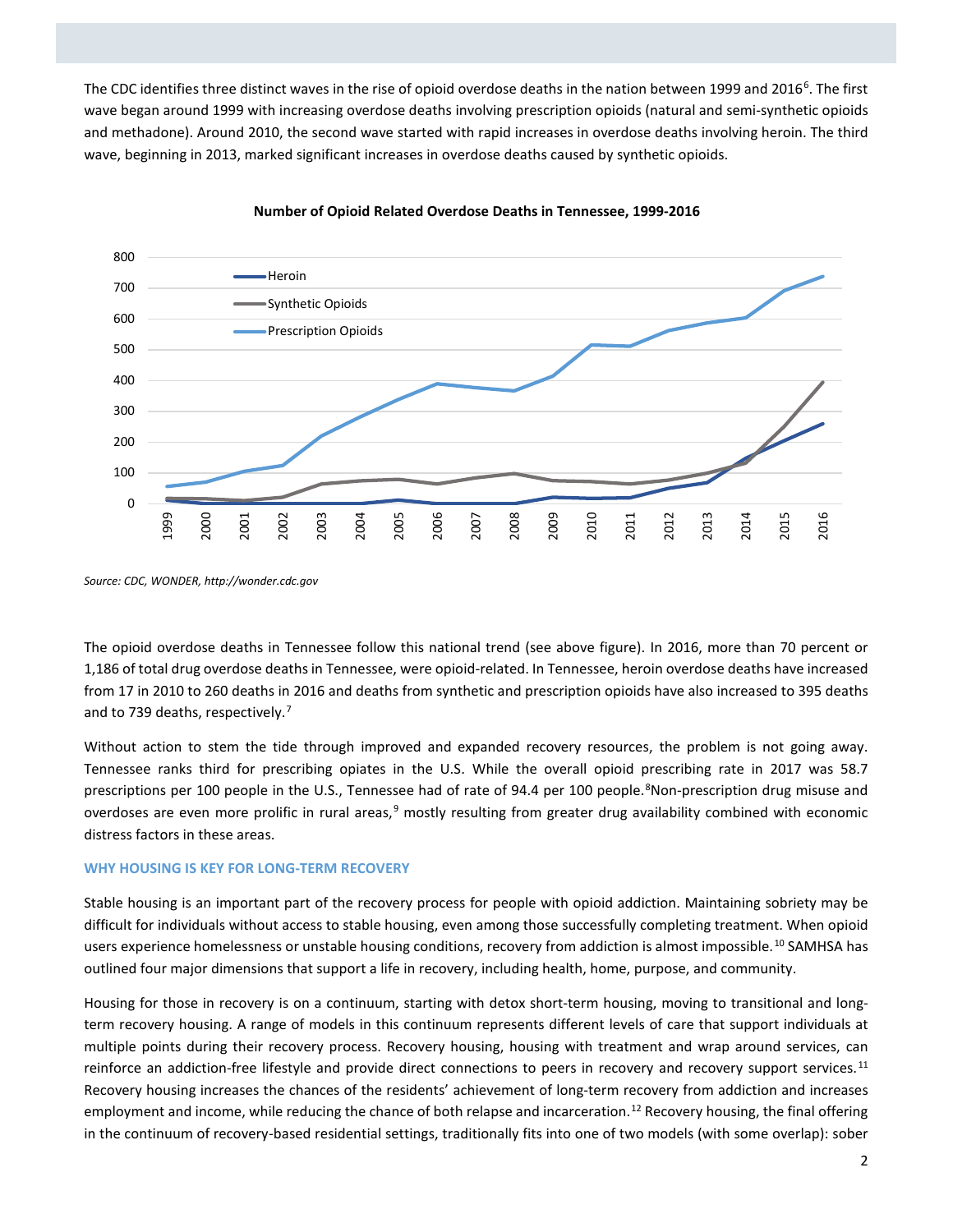living with no controlled substances allowed and sober living that allows for medication assisted treatment (MAT) such as methadone or Suboxone on the premises as a part of the therapeutic housing environment.

Housing for those in recovery can be complicated by criminal backgrounds, low or no income, poor rental history, poor credit, limited education and minimal work history.<sup>[13](#page-6-12)</sup> Additionally, most federal policies do not consider addiction a disability so people in recovery cannot access the same income, employment, and housing benefits available to people with mental illness or other disabilities.<sup>[14](#page-6-13)</sup>

Opioid addiction creates additional costs to the society beyond the private monetary costs to the individuals. According to a 2017 Council of Economic Advisors (CEA) report, these costs include increased use of healthcare resources, foregone earnings from gainful employment and higher costs to criminal justice system.<sup>[15](#page-6-14)</sup> In 2013, opioid addiction and overdose costs in the U.S. were \$78.3 billion, of which 73 percent was attributed to increased use of the healthcare and judicial systems and loss of productivity<sup>[16](#page-6-15)</sup>. In addition to these costs, CEA also used the "value of a statistical life" (VSL) analytic<sup>[17](#page-6-16)</sup> method to further quantify the costs of opioid-related deaths. Using alternative methods for calculating VLS and adjusting for age, CEA's opioid fatality cost estimates in 2015 are between \$221.6 billion and \$549.8 billion.[18](#page-6-17) Considering these costs associated with opioid addiction and overdoses, recovery housing that provides safe and affordable housing options to those recovering addicts is cost effective not just for the individual but also for society. Reduced use of healthcare and justice systems and increased productivity through gainful employment provide both direct monetary and nonmonetary benefits to the individual and to society.

## **STRUCTURING FINANCING FOR RECOVERY HOUSING**

States are exploring multiple avenues to address the specialized affordable housing needs that support recovery. Recovery housing has three primary needs for funding and resources:



Funding for land, construction, acquisition and/or rehabilitation may come through several avenues. Common across many states tackling the housing component of addiction recovery is the use of the federal **Low Income Housing Tax Credit program (LIHTC)**. LIHTC is a tax credit program administered by the Tennessee Housing Development Agency (THDA) and designed to increase the supply of quality, affordable rental housing by helping developers offset the cost of development through federal income tax credits. This program is the largest driver of the production of new affordable rental housing in the U.S. and is a part of both state examples examined later in this brief.

Similar to the LIHTC program, the **Multifamily Tax-Exempt Bond Authority program** can also provide significant funding for the development of recovery housing. Also administered by THDA, this program provides debt financing using proceeds from the sale of tax-exempt bonds in exchange for developers constructing new affordable rental housing units, converting existing properties through adaptive reuse, or for the acquisition and rehabilitation of rental units.

The **Tennessee Housing Trust Fund** Competitive Grants Program funds nonprofit organizations, cities, counties, Public Housing Authorities, and other departments of Tennessee State government to rehabilitate or construct affordable rental housing for low-income households, the elderly, and special needs Tennesseans. In fact, this program provided substantial funding to Renewal House, Nashville's largest addiction recovery housing development for women and children. This project is discussed in greater detail in the following section.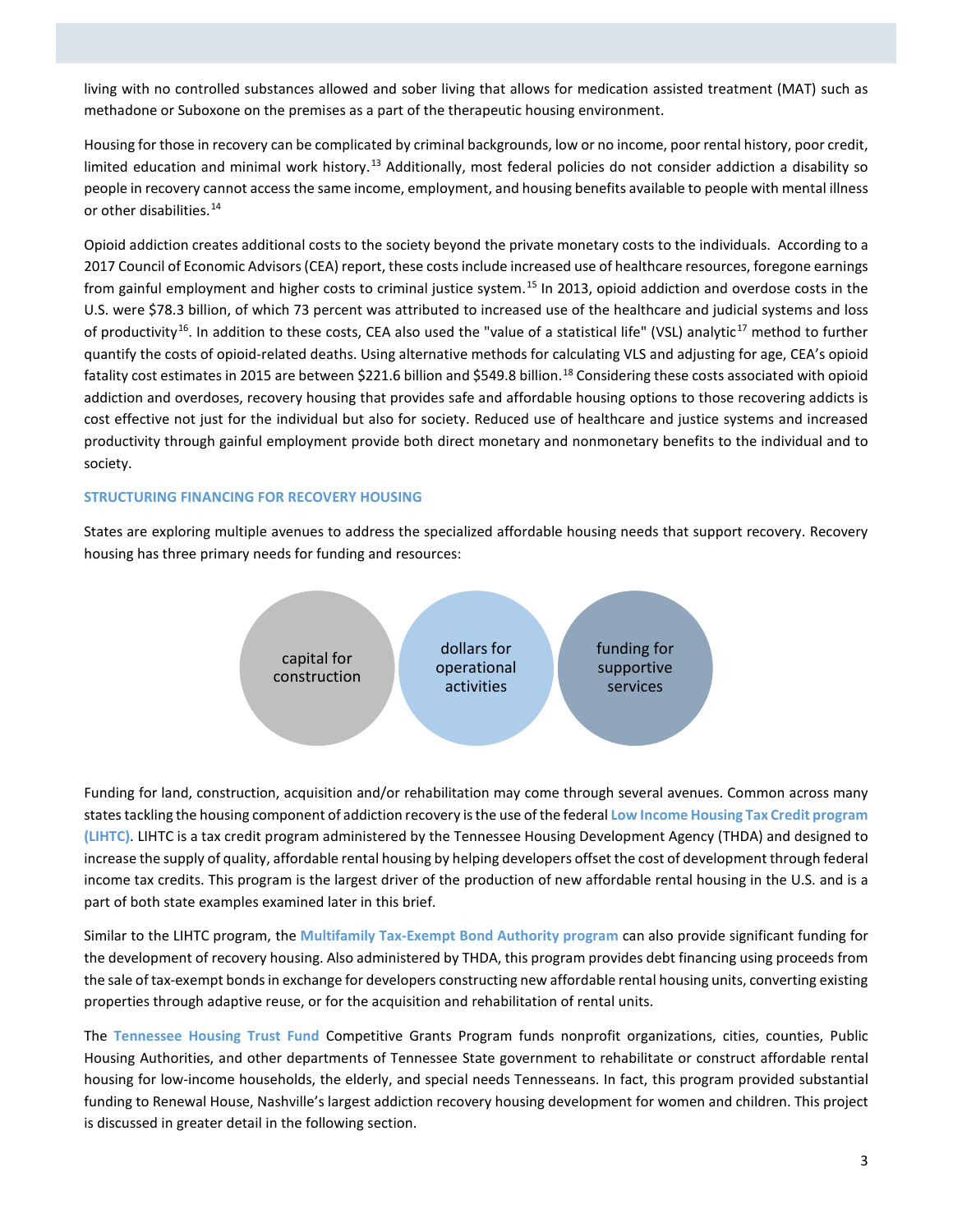Other programs administered by THDA that could potentially fund a portion of construction and/or operational costs include the National Housing Trust Fund, the Community Investment Tax Credit program, and the Section 8 Housing Choice Voucher program. Cities and counties can also contribute dollars toward recovery housing through their local housing trust funds such as the Barnes Housing Trust Fund in Nashville and the newly created Chattanooga Housing Trust Fund. Finally, dollars from other state agencies such as the Tennessee Department of Correction, Human Services, TennCare, and Mental Health and Substance Abuse Services could support the long-term operations and wrap around services provided to those living in a recovery housing model.

### **RECOVERY HOUSING IN TENNESSEE**

Tennessee is already host to state and local efforts to provide recovery housing to residents needing support on their sobriety journey. Most of the recovery housing programs were established more than ten years ago when heroin was the predominant substance abused in the state. Multiple state partners have dedicated funding to the effect to support the housing needs of those in recovery, perhaps most notably, The Tennessee Department of Mental Health and Substance Abuse Services (TDMHSAS) and THDA.

One of the most utilized recovery housing models in Tennessee is Oxford House. This program is a self-supported and selfrun program in recovery homes scattered throughout the United States. The Tennessee Department of Mental Health and Substance Abuse Services (TDMHSAS) has provided financial support to the expansion of the Oxford House model in the state. All of the homes operate under the umbrella of Oxford House, Inc. which creates a network for all Oxford Houses and allocates resources to duplicate the Oxford House concept in new communities. The number of residents in an Oxford House may range from six to 15 and, to date, there are more than 80 Oxford Houses in the State of Tennessee.<sup>[19](#page-6-18)</sup> Researchers looked into the Oxford House model, comparing residents in recovery housing to a person returning to a community without recovery supports, and documented a cost savings of \$29,000 per person.<sup>[20](#page-6-19)</sup> This study considered the cost of substance use, illegal activity, and incarceration that might occur. Benefits in the study are derived from the self-reported monthly income, days engaged in illegal activities in the past month, no incarceration, and abstinence in the prior 90 days. A unique point about this model is that there is only one rule applicable to all Oxford Houses: membership is conditioned on not drinking or taking drugs. The model states that all other rules tend to evolve from the membership of the House itself. While this provides a sense of autonomy among the residents of this model, some individuals working on long-term sobriety may find it difficult to live in an environment with limited structure and no wrap around services.

Another model that is more localized but produces a substantial impact on long-term recovery is Renewal House. Based in Nashville, this program provides specialized addiction treatment to women and their children. Supportive services through this model include individual and group therapy, transportation, vocational support, and trainings on parenting skills, relapse prevention, and life skills.<sup>[21](#page-6-20)</sup> THDA's Housing Trust Fund, Tennessee Department of Human Services, TDMHSAS, and the federal Community Development Block Grant program funds supported the launch and long-term operation of this program. Renewal House is the only long-term supportive housing program in Middle Tennessee that treats women and their children together. Since 1996, more than 630 women and 500 children have been served through the Renewal House supportive housing program.<sup>[22](#page-6-21)</sup> According to their annual impact report, 75 percent of residential clients completed licensed treatment achieving sustained sobriety and 90 percent of children exiting the residential program had improved social and emotional wellbeing. Other notable supportive housing models in Tennessee include Mending Hearts who support women and their children who are or are at risk of becoming homeless as a result of their addiction, and The Next Door which provides an integrated model to address co-occurring disorders in response to the common need among residents for mental health and addiction counseling. Both of these organizations have also received operational dollars for their supportive housing through the Tennessee Housing Trust Fund.

As previously mentioned, there has been a dramatic shift in the non-medical use of prescription opioids, which has amplified the need to build on and expand existing models to meaningfully combat the growing opioid crisis in our urban and rural communities. The following are two examples of states that have received national attention for their commitment to housing as a part of their opioid recovery model.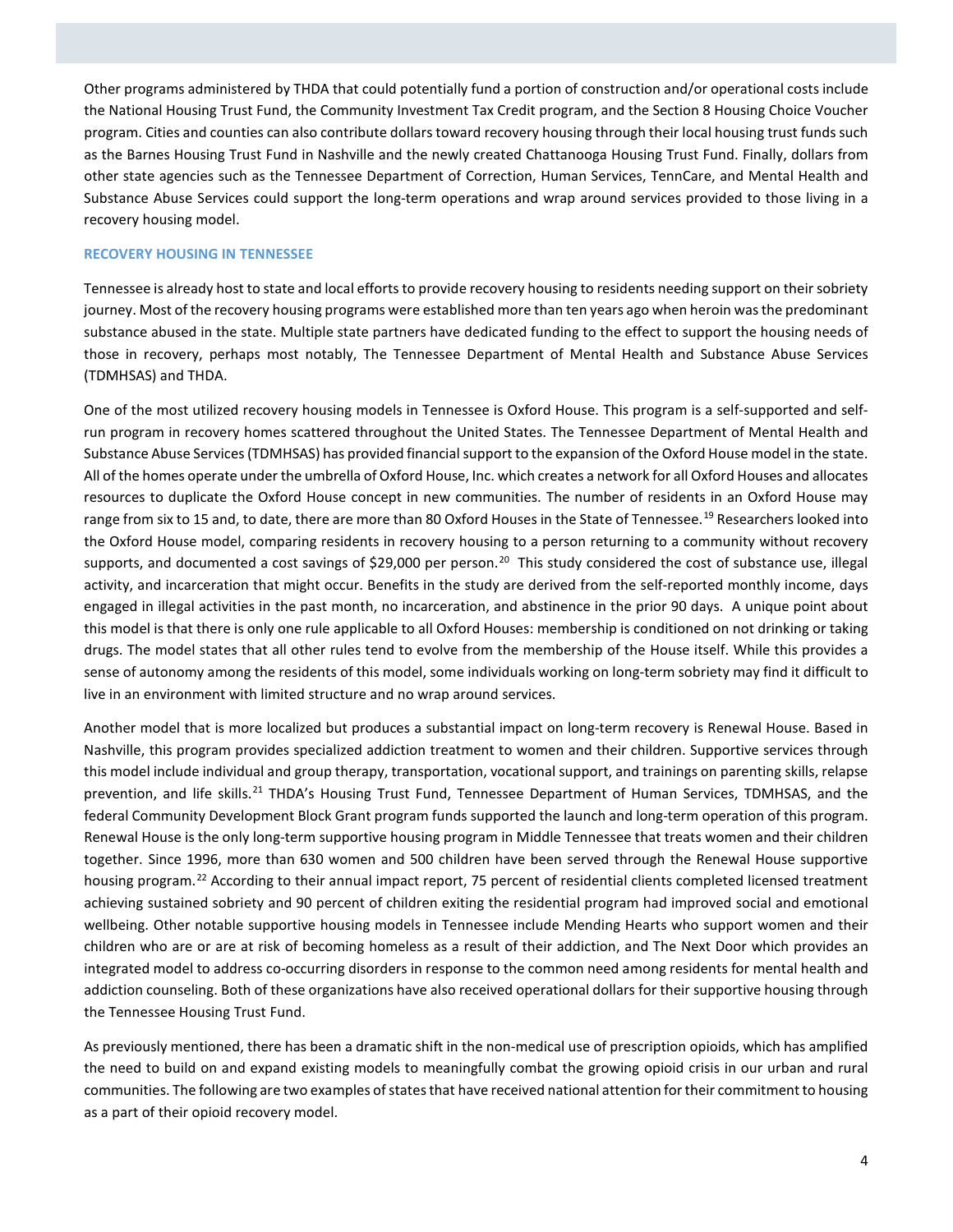#### **RECOVERY HOUSING IN KENTUCKY**

In 2005, then-Governor Ernie Fletcher and the Kentucky Housing Corporation (KHC) created Recovery Kentucky, a statewide housing and treatment initiative to address the drug addiction epidemic that was devastating the state.<sup>[23](#page-6-22)</sup> Through a partnership with the Department of Corrections, there are 14 Recovery Kentucky centers across the state, providing stable housing for up to 2,000 Kentuckians at a time.<sup>[24](#page-6-23)</sup> This model gives preference to those who are referred through the criminal justice system.<sup>[25](#page-6-24)</sup> Recovery Kentucky also prioritizes for entry to the housing program those chemically-dependent individuals who are homeless, have a history of homelessness, or are at risk of homelessness.<sup>[26](#page-6-25)</sup> Further, Recovery Kentucky was designed to save Kentuckians millions in tax dollars that would have been spent on emergency room visits and jail costs.<sup>[27](#page-6-26)</sup>

As the state housing finance agency, KHC took the lead in providing funding to construct each facility. An annual allocation of \$2.5 million in LIHTC provided the bulk of the funding, and HOME funds, dollars from the state's housing trust fund, and funding from the Federal Home Loan Bank were added to the capital stack for construction costs.<sup>[28](#page-6-27)</sup> Recovery Kentucky also utilized the following funding for operational and service costs: Section 8 Housing Choice Vouchers; Department of Corrections funding at \$31 per day for each person referred through probation and parole; Community Development Block Grant funds; and Supplemental Nutrition Assistance Program (SNAP – formerly Food Stamps) benefits for most of the residents living in their recovery facilities.<sup>[29](#page-6-28)</sup>

The Recovery Kentucky model has already seen positive results. A recent report of their program revealed that approximately 63 percent of their clients were misusing opioids when entering the program but in their one-year follow-up assessment, only 2 percent of those clients were still using opioids.<sup>[30](#page-6-29)</sup>

| Recovery Kentucky Client 6-Month Follow-Up Results <sup>31</sup> |                                   |
|------------------------------------------------------------------|-----------------------------------|
| <b>Client Intake</b>                                             | <b>Client Follow-Up</b>           |
| 83% reported any illegal drug use                                | 5% reported any illegal drug use  |
| 50% reported any alcohol use                                     | 5.3% reported any alcohol use     |
| 63% reported any opioid use                                      | 2% reported any opioid use        |
| 38% reported any heroin use                                      | 1.5% reported any heroin use      |
| 66.3% met criteria for depression                                | 10.7% met criteria for depression |
| 38% reported being homeless                                      | 2% reported being homeless        |
| 45.8% were employed                                              | 75.6% were employed               |
| \$2.60 estimated return for each dollar invested.                |                                   |

Recovery Kentucky provided a model for other states struggling with addiction and homelessness. West Virginia, Virginia, and North Carolina have replicated a variation of the Recovery Kentucky program model in their states.

### **RECOVERY HOUSING IN OHIO**

Ohio adopted a robust funding strategy to develop and sustain affordable recovery housing. In 2018, Ohio dedicated \$3.5 million in state general revenue funding and \$20 million in capital funds for recovery housing construction.<sup>[32](#page-6-31)</sup> In the same year, the Ohio Housing Finance Agency (OHFA) adjusted their Low Income Housing Tax Credit (LIHTC) Program to prioritize recovery housing developments for residents overcoming opioid and other drug disorders.<sup>[33](#page-6-32)</sup> OHFA included a set-aside for the development of recovery housing in the 2018 Qualified Allocation Plan (QAP) by dividing its supportive housing pool into two categories: traditional permanent supportive housing, and a new category specifically for substance abuse recovery housing.[34](#page-6-33) The substance abuse recovery housing category is funded with \$500,000 in LIHTC, anticipating the funding of one project per year under the new category.<sup>[35](#page-6-34)</sup> In 2018, OHFA awarded funds from this pool to Pearl House, which will provide 34 units of recovery housing in Zanesville, Ohio. This program will prioritize parents with children who are homeless or at risk of homelessness.<sup>[36](#page-6-35)</sup>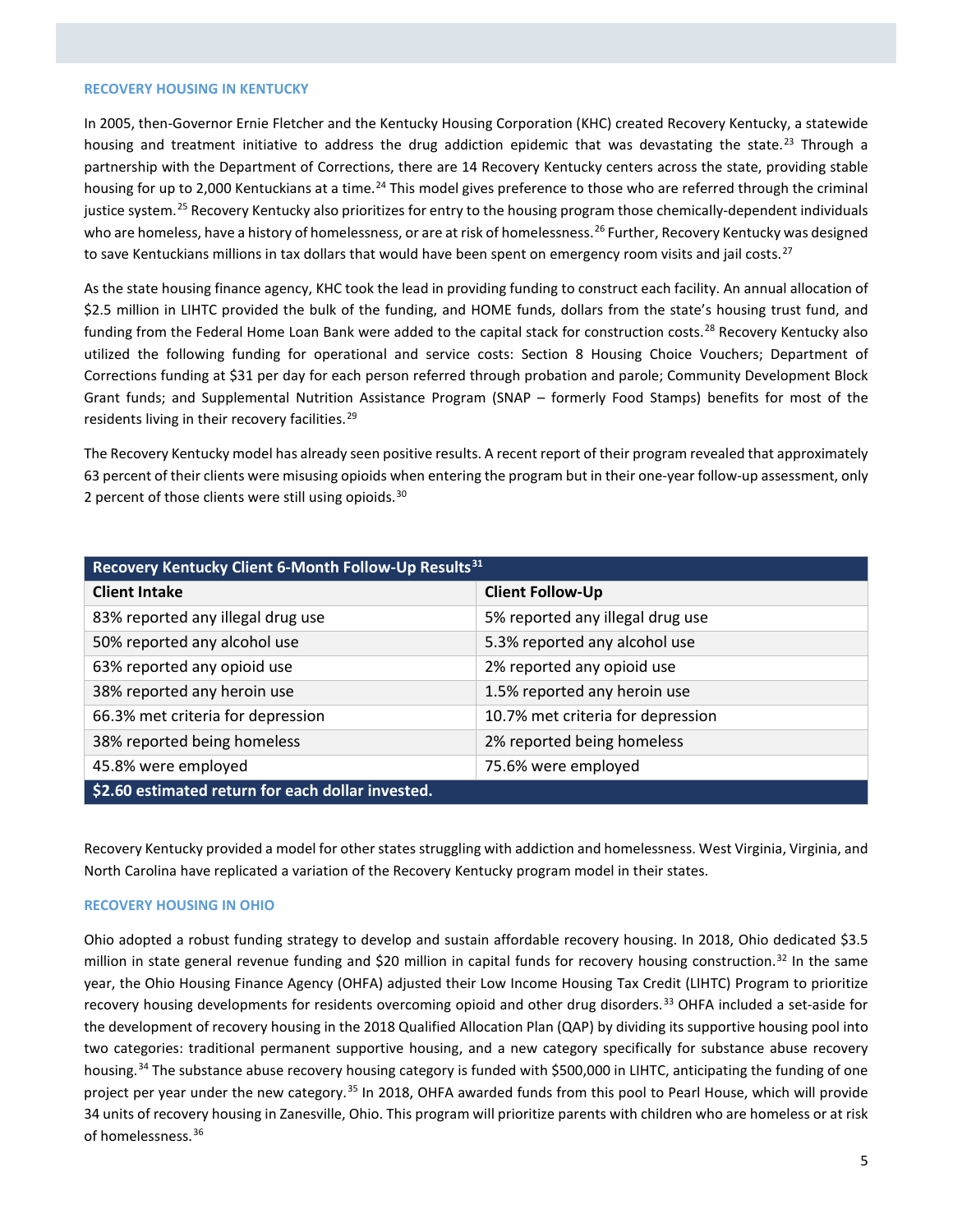Prior to the 2018 multi-pronged effort, OHFA helped finance another development with Pearl House in 2014. This 21-unit recovery housing development is located in the small rural community of Lancaster hard hit by the opioid epidemic. $37$  The \$5.6 million development was financed primarily with LIHTC awarded by OHFA and also received money from the Housing Development Assistance Program through the Ohio Housing Trust Fund and the Federal Home Loan Bank of Cincinnati Affordable Housing Program.[38](#page-6-37)

Critical to the success of Pearl House Lancaster was a rich collaboration across housing and other wrap around services. A local non-profit treatment organization, The Recovery Center, provides a full spectrum of treatment services and is adjacent to the site.<sup>[39](#page-6-38)</sup> To sustain its housing affordability, the development has a 15-year project-based voucher contract with the Lancaster Metropolitan Housing Authority, and the supportive services are paid through Medicaid.<sup>[40](#page-7-0)</sup>

This model has also seen impressive results since its launch in 2014. According to the Pearl House developer, Jennifer Walters, all 21-units have remained fully occupied, seven families have been reunited and are in stable housing, about half of the residents are fully employed, five residents have completed their GEDs, and two residents are currently in college.<sup>[41](#page-7-1)</sup>

In addition to the state's commitment to recovery housing, local jurisdictions including Cuyahoga and Trumbull Counties are providing rental stipends to new residents in recovery housing to help individuals with their transition, find employment, and connect to the community in healthy, purposeful ways. Hancock County purchased recovery homes directly and the Cuyahoga Land Bank allocates some of its portfolio for recovery housing.

# **CONCLUSION**

From 1999 to 2017, deaths involving prescription opioids have quadrupled, with more than 399,000 individuals in the U.S. dying from an opioid overdose.<sup>[42](#page-7-2)</sup> Housing specifically designed to support individuals recovering from opioid addiction show great promise in keeping residents housed and helping them with long-term sobriety. Thankfully a national dialogue has led to the exploration of best practices to help policymakers, practitioners, and state and local government strategically address this issue. Still, important financial questions remain due to multiple demands on housing dollars and a growing demand for this model. All stakeholders need to collaborate with one another in order to secure funding for the development and operations of recovery housing but also for the much needed wrap around services for residents often dealing with limited resources, a lack of income, and the broader community not being supportive of their situation due to the stigma of this population. With its strong partnerships and expertise in housing development, the state needs a significant expansion of recovery housing in both urban and rural communities to better support Tennesseans in recovery.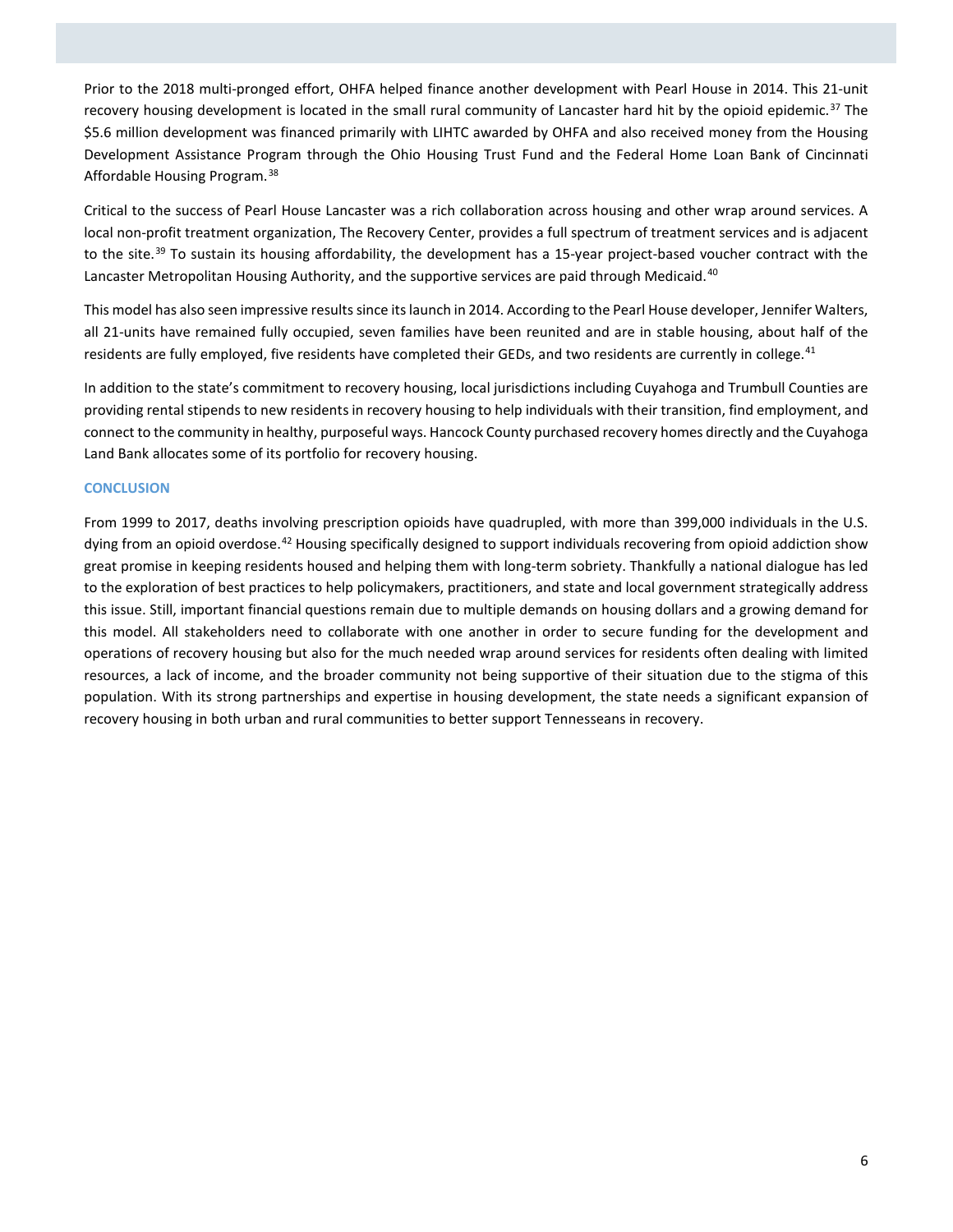<span id="page-6-2"></span><sup>3</sup> Laudet and White (2009) studied 356 individuals who are at recovery stage, and determined that aspects such as employment and education, family and social relations, and housing remain challenging even long after abstinence is attained. See Laudet, A. B. and White W. (2009). What are your priorities right now? Identifying service needs across recovery stages to inform service development[, https://www.ncbi.nlm.nih.gov/pmc/articles/PMC2789901/](https://www.ncbi.nlm.nih.gov/pmc/articles/PMC2789901/) <sup>4</sup> Centers for Disease Control and Prevention[, Overview of Drug Overdose Epidemic](https://www.cdc.gov/drugoverdose/data/index.html)

<span id="page-6-4"></span><span id="page-6-3"></span>[5https://www.cdc.gov/nchs/pressroom/sosmap/drug\\_poisoning\\_mortality/drug\\_poisoning.htm](https://www.cdc.gov/nchs/pressroom/sosmap/drug_poisoning_mortality/drug_poisoning.htm)

<span id="page-6-6"></span><sup>7</sup> National Institute on Drug Abuse[, Tennessee Opioid Summary](https://www.drugabuse.gov/drugs-abuse/opioids/opioid-summaries-by-state/tennessee-opioid-summary)

<span id="page-6-7"></span>8 Centers for Disease Control and Prevention, retrieved from[: https://www.cdc.gov/drugoverdose/maps/rxrate-maps.html](https://www.cdc.gov/drugoverdose/maps/rxrate-maps.html)

<span id="page-6-8"></span><sup>9</sup> Understanding the Rural–Urban Differences in Nonmedical Prescription Opioid Use and Abuse in the United States, by (Authors): Katherine M. Keyes, Magdalena Cerdá, Joanne E. Brady, Jennifer R. Havens, and Sandro Galea<https://www.ncbi.nlm.nih.gov/pmc/articles/PMC3935688/>

<span id="page-6-9"></span><sup>10</sup> National Council for Behavioral Health[, Substance Use and Housing National Leadership Forum,](https://www.thenationalcouncil.org/wp-content/uploads/2015/09/SUHLF-Convening-Report_FINAL.pdf) Convening Report, 2014.

<span id="page-6-10"></span><sup>11</sup> National Council for Behavioral Health, Recovery Housing Issue Brief, retrieved from[: https://www.thenationalcouncil.org/wp-](https://www.thenationalcouncil.org/wp-content/uploads/2017/05/Recovery-Housing-Issue-Brief_May-2017.pdf)

[content/uploads/2017/05/Recovery-Housing-Issue-Brief\\_May-2017.pdf](https://www.thenationalcouncil.org/wp-content/uploads/2017/05/Recovery-Housing-Issue-Brief_May-2017.pdf)

<span id="page-6-11"></span> $12$  ibid

 $\overline{a}$ 

<span id="page-6-12"></span><sup>13</sup> National Council for Behavioral Health, Recovery Housing Issue Brief, retrieved from[: https://www.thenationalcouncil.org/wp](https://www.thenationalcouncil.org/wp-content/uploads/2017/05/Recovery-Housing-Issue-Brief_May-2017.pdf)[content/uploads/2017/05/Recovery-Housing-Issue-Brief\\_May-2017.pdf](https://www.thenationalcouncil.org/wp-content/uploads/2017/05/Recovery-Housing-Issue-Brief_May-2017.pdf)

<span id="page-6-13"></span><sup>14</sup> For example, according to Title 24 of the Code of Federal Regulations (24 CFR 960.204, 24 CFR 982.553), Public Housing Authorities (PHAs) must prohibit admission if the PHA determines that any household member is currently engaged in illegal drug use. See U.S. Department of Housing and Urban Development, Admissions/Eviction Policies for Public Housing/Voucher Lease Holders, retrieved from

[https://www.hud.gov/sites/documents/FAQSREENTRYPOLICIES.PDF.](https://www.hud.gov/sites/documents/FAQSREENTRYPOLICIES.PDF) Additionally, Americans with Disabilities Act (ADA) considers "qualified individuals" as those individuals who have been successfully rehabilitated and who are no longer engaged in the illegal use of drugs. An individual who is currently engaging in the illegal use of drugs is not an "individual with a disability." Sharing the Dream: Is the ADA Accommodating All. Retrieved from [https://www.usccr.gov/pubs/ada/ch4.htm.](https://www.usccr.gov/pubs/ada/ch4.htm) Further, for Social Security Income due to one's disability, a person's addiction alone does not qualify them and the addiction will only be considered if it causes other irreversible medical conditions. See Social Security Administration, Code of Federal Regulations,

<span id="page-6-14"></span>retrieved fro[m https://www.ssa.gov/OP\\_Home/cfr20/416/416-0935.htm.](https://www.ssa.gov/OP_Home/cfr20/416/416-0935.htm) 15 The Underestimated Cost of the Opioid Crisis, The Council of Economic Advisors, 2017

<span id="page-6-15"></span>[\(https://www.whitehouse.gov/sites/whitehouse.gov/files/images/The%20Underestimated%20Cost%20of%20the%20Opioid%20Crisis.pdf\)](https://www.whitehouse.gov/sites/whitehouse.gov/files/images/The%20Underestimated%20Cost%20of%20the%20Opioid%20Crisis.pdf)<br><sup>16</sup> Florence, C., Zhou, C., Luo, F. and Xu, L. 2016. "The Economic Burden of Prescription Opioid 2013." Medical Care, 54(10): 901-906. Accessed a[t https://www.ncbi.nlm.nih.gov/pubmed/27623005](https://www.ncbi.nlm.nih.gov/pubmed/27623005)

<span id="page-6-16"></span><sup>17</sup> Value of a statistical life (VSL) is used by federal agencies in cost-benefit analyses of regulations and policies including health-related interventions. It looks at how individuals trade off wealth for reduced mortality risk.

<span id="page-6-17"></span><sup>18</sup> The Underestimated Cost of the Opioid Crisis, The Council of Economic Advisors, 2017

[\(https://www.whitehouse.gov/sites/whitehouse.gov/files/images/The%20Underestimated%20Cost%20of%20the%20Opioid%20Crisis.pdf\)](https://www.whitehouse.gov/sites/whitehouse.gov/files/images/The%20Underestimated%20Cost%20of%20the%20Opioid%20Crisis.pdf)

<span id="page-6-18"></span><sup>19</sup> Oxford House list in Tennessee, retrieved from:

[file:///M:/RPTS/One%20Time%20Projects.Policy%20Briefs/Policy%20Briefs/Recovery%20Housing/Listing%20of%20Oxford%20Houses%20in%20TN%20wit](file://nv-app-03/thda2/RPTS/One%20Time%20Projects.Policy%20Briefs/Policy%20Briefs/Recovery%20Housing/Listing%20of%20Oxford%20Houses%20in%20TN%20with%20beds%20and%20vacancies_12262018.pdf) [h%20beds%20and%20vacancies\\_12262018.pdf](file://nv-app-03/thda2/RPTS/One%20Time%20Projects.Policy%20Briefs/Policy%20Briefs/Recovery%20Housing/Listing%20of%20Oxford%20Houses%20in%20TN%20with%20beds%20and%20vacancies_12262018.pdf)

<span id="page-6-19"></span><sup>20</sup>"Oxford Houses Offer Both Recovery Benefits & Cost Savings," [https://www.recoveryanswers.org/research-post/oxford-houses-offer-both-recovery](https://www.recoveryanswers.org/research-post/oxford-houses-offer-both-recovery-benefits-cost-savings/)[benefits-cost-savings/](https://www.recoveryanswers.org/research-post/oxford-houses-offer-both-recovery-benefits-cost-savings/)

<span id="page-6-20"></span><sup>21</sup> Renewal House Model, retrieved from[: https://www.renewalhouse.org/Our\\_Programs/](https://www.renewalhouse.org/Our_Programs/)

- <span id="page-6-21"></span><sup>22</sup> Renewal House, retrieved from[: https://www.renewalhouse.org/custpage.cfm?frm=153240&sec\\_id=153240](https://www.renewalhouse.org/custpage.cfm?frm=153240&sec_id=153240)
- <span id="page-6-22"></span><sup>23</sup> Governor Ernie Fletcher announces Recovery Kentucky, retrieved from[: http://migration.kentucky.gov/Newsroom/gold/Recovery+Kentucky.htm](http://migration.kentucky.gov/Newsroom/gold/Recovery+Kentucky.htm)

<span id="page-6-23"></span><sup>24</sup> NCSHA presentation, retrieved from[: https://www.ncsha.org/wp-content/uploads/2018/11/Confronting-the-Opioid-Crisis-Edwin-King.pdf](https://www.ncsha.org/wp-content/uploads/2018/11/Confronting-the-Opioid-Crisis-Edwin-King.pdf)  $25$ ibid

<span id="page-6-25"></span><span id="page-6-24"></span>2[6ibid](https://www.thenationalcouncil.org/wp-content/uploads/2018/05/18_Recovery-Housing-Toolkit_5.3.2018.pdf)

<span id="page-6-26"></span><sup>27</sup> Recovery Kentucky, retrieved from[: http://www.kyhousing.org/Specialized-Housing/Pages/Recovery-Kentucky.aspx](http://www.kyhousing.org/Specialized-Housing/Pages/Recovery-Kentucky.aspx)

<span id="page-6-27"></span><sup>28</sup> Governor Ernie Fletcher announces Recovery Kentucky, retrieved from[: http://migration.kentucky.gov/Newsroom/gold/Recovery+Kentucky.htm](http://migration.kentucky.gov/Newsroom/gold/Recovery+Kentucky.htm)

- <span id="page-6-28"></span><sup>29</sup> <http://www.kyhousing.org/Specialized-Housing/Documents/RecoveryKYPresentationWeb.pdf>
- <span id="page-6-29"></span><sup>30</sup> http://www.kyhousing.org/Specialized-Housing/Documents/2018%20Annual%20RCOS%20report.pdf
- <span id="page-6-30"></span>31 Recovery Kentucky presentation, retrieved from[: https://www.ncsha.org/wp-content/uploads/2018/11/Confronting-the-Opioid-Crisis-Edwin-King.pdf](https://www.ncsha.org/wp-content/uploads/2018/11/Confronting-the-Opioid-Crisis-Edwin-King.pdf)

<span id="page-6-31"></span>32 Building Recovery: State Policy Guide for Supportive Recovery Housing, by the National Council for Behavioral Health: [https://www.thenationalcouncil.org/wp-content/uploads/2018/05/18\\_Recovery-Housing-Toolkit\\_5.3.2018.pdf](https://www.thenationalcouncil.org/wp-content/uploads/2018/05/18_Recovery-Housing-Toolkit_5.3.2018.pdf)

<span id="page-6-32"></span> $33$  [ibid](https://www.thenationalcouncil.org/wp-content/uploads/2018/05/18_Recovery-Housing-Toolkit_5.3.2018.pdf)

<span id="page-6-33"></span>34 Saving Lives: Affordable housing plays a major role in combating America's opioid crisis, by (Author) Donna Kimura:

[https://www.housingfinance.com/management-operations/saving-lives\\_o](https://www.housingfinance.com/management-operations/saving-lives_o)

<span id="page-6-34"></span> $35$  ibid

<span id="page-6-35"></span><sup>36</sup> <https://ohiohome.org/news/blog/september-2018/johnclem.aspx>

<span id="page-6-36"></span>37 The Pearl House Helps Families Recover From Drug Addiction: Lancaster, Ohio, development provides 21 supportive housing units for chemically dependent parents and their children, by (Author) Christine Serlin[: https://www.housingfinance.com/developments/the-pearl-house-helps-families](https://www.housingfinance.com/developments/the-pearl-house-helps-families-recover-from-drug-addiction_o)[recover-from-drug-addiction\\_o](https://www.housingfinance.com/developments/the-pearl-house-helps-families-recover-from-drug-addiction_o)

<span id="page-6-38"></span><span id="page-6-37"></span>38Pearl House Celebrates Grand Opening in Lancaster, Ohio, retrieved from[: http://www.occh.org/newsarchive/pearlhouse.html](http://www.occh.org/newsarchive/pearlhouse.html) <sup>39</sup> Saving Lives: Affordable housing plays a major role in combating America's opioid crisis, by (Author) Donna Kimura: [https://www.housingfinance.com/management-operations/saving-lives\\_o](https://www.housingfinance.com/management-operations/saving-lives_o)

<span id="page-6-0"></span><sup>&</sup>lt;sup>1</sup> Tennessee Department of Health News Release, Tennessee Deaths from Drug Overdoses, August 20, 2018. For more information see <https://www.tn.gov/health/news/2018/8/20/tennessee-deaths-from-drug-overdoses-increase-in-2017.html>

<span id="page-6-1"></span><sup>&</sup>lt;sup>2</sup> National Survey on Drug Use and Health data, retrieved from[: http://opioid.amfar.org/indicator/pctunmetneed](http://opioid.amfar.org/indicator/pctunmetneed)

<span id="page-6-5"></span><sup>6</sup> CDC, Opioid Overdose Basics[, https://www.cdc.gov/drugoverdose/](https://www.cdc.gov/drugoverdose/)